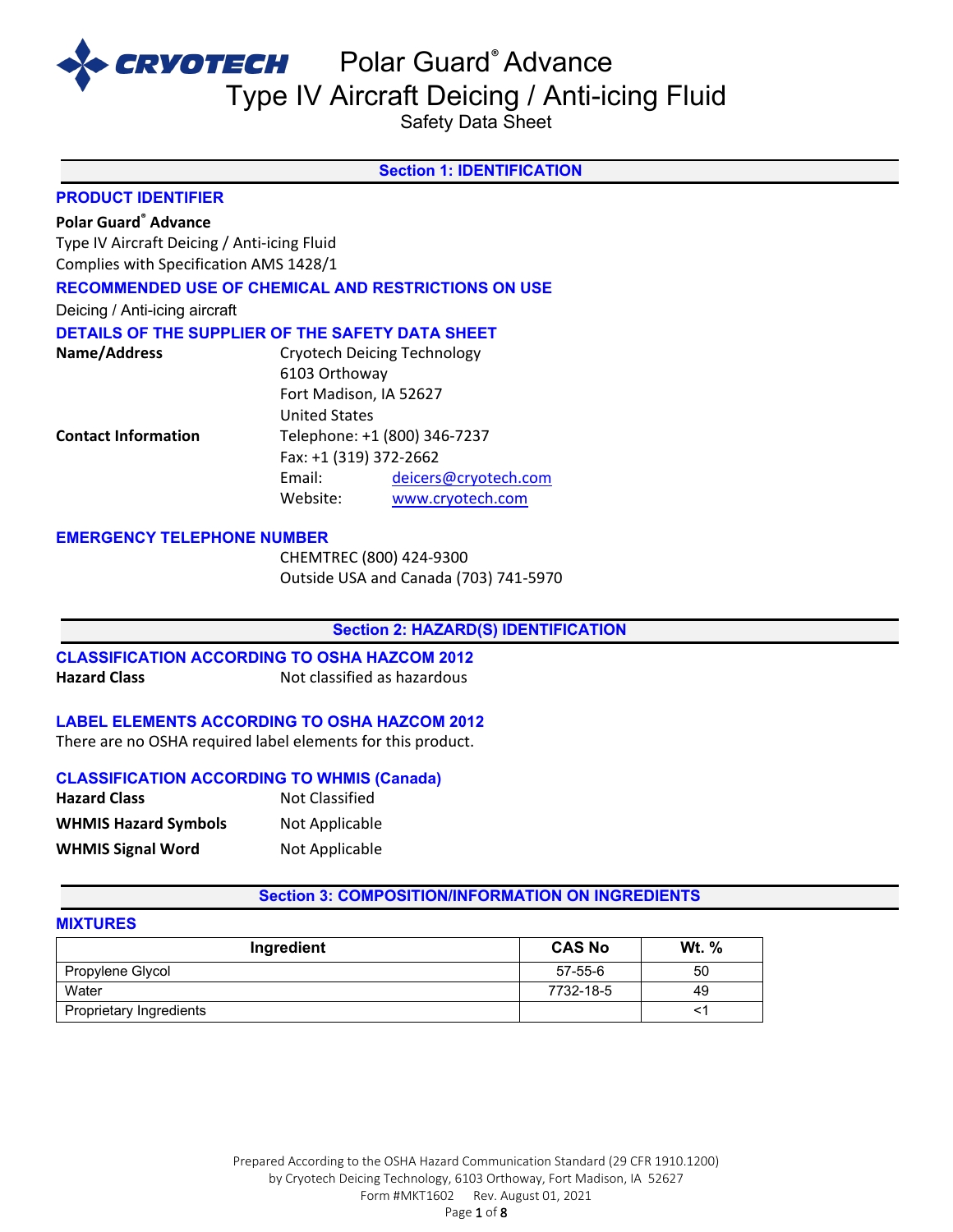**CRYOTECH** Polar Guard® Advance

Type IV Aircraft Deicing / Anti-icing Fluid

Safety Data Sheet

## **Section 4: FIRST- AID MEASURES**

#### **DESCRIPTION OF FIRST-AID MEASURE**

| Eye               | In case of contact, immediately flush eyes with plenty of water for at least 15 minutes,<br>while holding eyelids open. If easy to do, remove contact lenses, if worn. No additional<br>first aid should be necessary, however, if irritation persists, get medical attention. |
|-------------------|--------------------------------------------------------------------------------------------------------------------------------------------------------------------------------------------------------------------------------------------------------------------------------|
| <b>Skin</b>       | As a precaution, wash skin thoroughly with soap and water. Remove and wash<br>contaminated clothing.                                                                                                                                                                           |
| <b>Inhalation</b> | Not expected to be an inhalation hazard. If inhaled, remove to fresh air. Get medical<br>advice / attention if feeling unwell.                                                                                                                                                 |
| Ingestion         | If swallowed, give milk or water to drink. Do NOT induce vomiting unless directed to do<br>so by medical personnel. Never give anything by mouth to an unconscious person.                                                                                                     |

#### **MOST IMPORTANT SYMPTOMS / EFFECTS**

| Eye         | May be slightly irritating to the eyes. Symptoms may include discomfort or pain, excess<br>blinking, and tear production, with possible redness and swelling. |
|-------------|---------------------------------------------------------------------------------------------------------------------------------------------------------------|
| <b>Skin</b> | May be slightly irritating to the skin. Symptoms may include redness, drying, and<br>cracking of the skin.                                                    |
| Inhalation  | Not expected to be an inhalation hazard under normal conditions of use.                                                                                       |
| Ingestion   | Not expected to be an ingestion hazard under normal conditions of use. High doses may<br>cause central nervous system depression.                             |

#### **INDICATION OF IMMEDIATE MEDICAL ATTENTION AND SPECIAL TREATMENT**

| <b>Note to Physicians</b>  | Treat symptomatically.                                                                                                |
|----------------------------|-----------------------------------------------------------------------------------------------------------------------|
| <b>Specific Treatments</b> | In case of accident or if you feel unwell, seek medical advice immediately (show the<br>label or SDS where possible). |

#### **Section 5: FIRE-FIGHTING MEASURES**

| <b>FLAMMABILITY</b>                                                  |                                                                    |  |
|----------------------------------------------------------------------|--------------------------------------------------------------------|--|
| Flammability                                                         | Non-flammable by OSHA/WHMIS criteria                               |  |
| <b>EXTINGUISHING MEDIA</b>                                           |                                                                    |  |
| <b>Suitable Extinguishing Media</b>                                  | Water spray, alcohol-resistant foam, carbon dioxide, dry chemical. |  |
| <b>Unsuitable Extinguishing Media</b>                                | Do not use solid water stream.                                     |  |
| <b>SPECIAL HAZARDS</b>                                               |                                                                    |  |
| <b>Products of Combustion</b>                                        | May include and are not limited to: oxides of carbon.              |  |
| <b>Explosion Data</b>                                                | Data not available. Not considered to be an explosion hazard.      |  |
| <b>Unusual Fire Hazards</b>                                          | Heat from fire can generate flammable vapor.                       |  |
| <b>SPECIAL PROTECTIVE EQUIPMENT AND PRECAUTIONS FOR FIREFIGHTERS</b> |                                                                    |  |

Keep upwind of fire. Wear full fire-fighting turn-out gear (full Bunker gear) and respiratory protection (SCBA)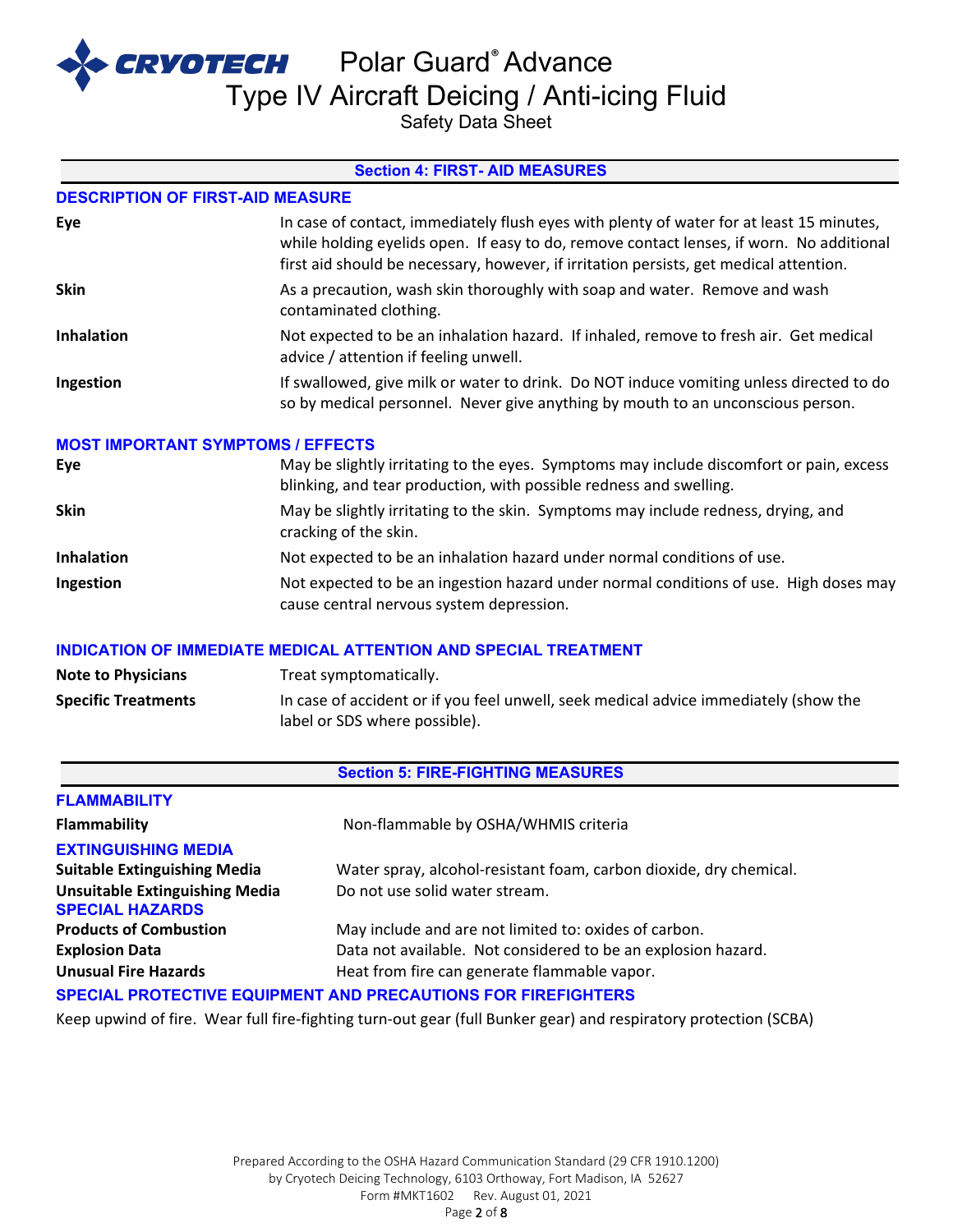Safety Data Sheet

## **Section 6: ACCIDENTAL RELEASE MEASURES**

## **PERSONAL PRECAUTIONS, PROTECTIVE EQUIPMENT, AND EMERGENCY PROCEDURES**

Use personal protection recommended in Section 8. Isolate the hazard area and deny entry to unnecessary and unprotected personnel.

#### **METHODS AND MATERIALS FOR CONTAINMENT AND CLEANUP**

**Methods for Containment** Contain and/or absorb spill with inert material (e.g. sand, vermiculite), then place in a suitable container. Use appropriate Personal Protective Equipment (PPE). **Methods for cleanup** Scoop up material and place in a disposal container.

#### **Section 7: HANDLING AND STORAGE**

| <b>PRECAUTIONS FOR SAFE HANDLING</b>             |                                                                                                                                                                                       |
|--------------------------------------------------|---------------------------------------------------------------------------------------------------------------------------------------------------------------------------------------|
| <b>Handling</b><br><b>General Hygiene Advice</b> | Avoid contact with skin and eyes. Avoid breathing mists and vapors when spraying.<br>Launder contaminated clothing before reuse. Wash hands before eating, drinking, or<br>smoking.   |
|                                                  | PRECAUTIONS FOR SAFE STORAGE, INCLUDING ANY INCOMPATIBILITIES                                                                                                                         |
| <b>Storage</b>                                   | Store in tightly sealed original UV resistant containers, away from direct heat and strong<br>oxidizing agents. Product should not be stored in clear or semi-transparent containers. |
| <b>Temperature Storage Limits</b>                | Minimum -30°C (-20°F)                                                                                                                                                                 |
|                                                  | Maximum 50°C (122°F)                                                                                                                                                                  |

#### **Section 8: EXPOSURE CONTROLS/PERSONAL PROTECTION**

| LAF VOUNL LIMITO |                 |                  |
|------------------|-----------------|------------------|
| Ingredient       | <b>OSHA PEL</b> | <b>ACGIH-TLV</b> |
| None Listed      | ----            | ----             |

#### **EXPOSURE CONTROLS**

**EXPOSURE LIMITS**

**Engineering Controls** No special ventilation is necessary.

### **INDIVIDUAL PROTECTIVE MEASURES/PERSONAL PROTECTIVE EQUIPMENT**

| <b>Personal Protective Equipment</b>      |                                                                                                                                                                                                                                            |
|-------------------------------------------|--------------------------------------------------------------------------------------------------------------------------------------------------------------------------------------------------------------------------------------------|
| <b>Eye/Face Protection</b>                | Safety glasses or goggles are recommended if splashing / spraying is possible.                                                                                                                                                             |
| <b>Skin Protection/Hand Protection</b>    | No special skin protection is usually necessary. Chemical resistant<br>gloves should be worn if prolonged exposure is possible to prevent drying of<br>skin.                                                                               |
| <b>Respiratory Protection</b>             | No special respiratory protection is usually necessary. Breathing of mist/aerosol<br>should be avoided. If operating conditions create high airborne concentrations<br>of this material, the use of an approved respirator is recommended. |
| <b>General Health and Safety Measures</b> | Do not eat, smoke or drink where material is handled, processed, or stored.<br>Wash hands carefully before eating or smoking. Ensure that eyewash stations<br>and safety showers are close to the workstation location.                    |

Prepared According to the OSHA Hazard Communication Standard (29 CFR 1910.1200) by Cryotech Deicing Technology, 6103 Orthoway, Fort Madison, IA 52627 Form #MKT1602 Rev. August 01, 2021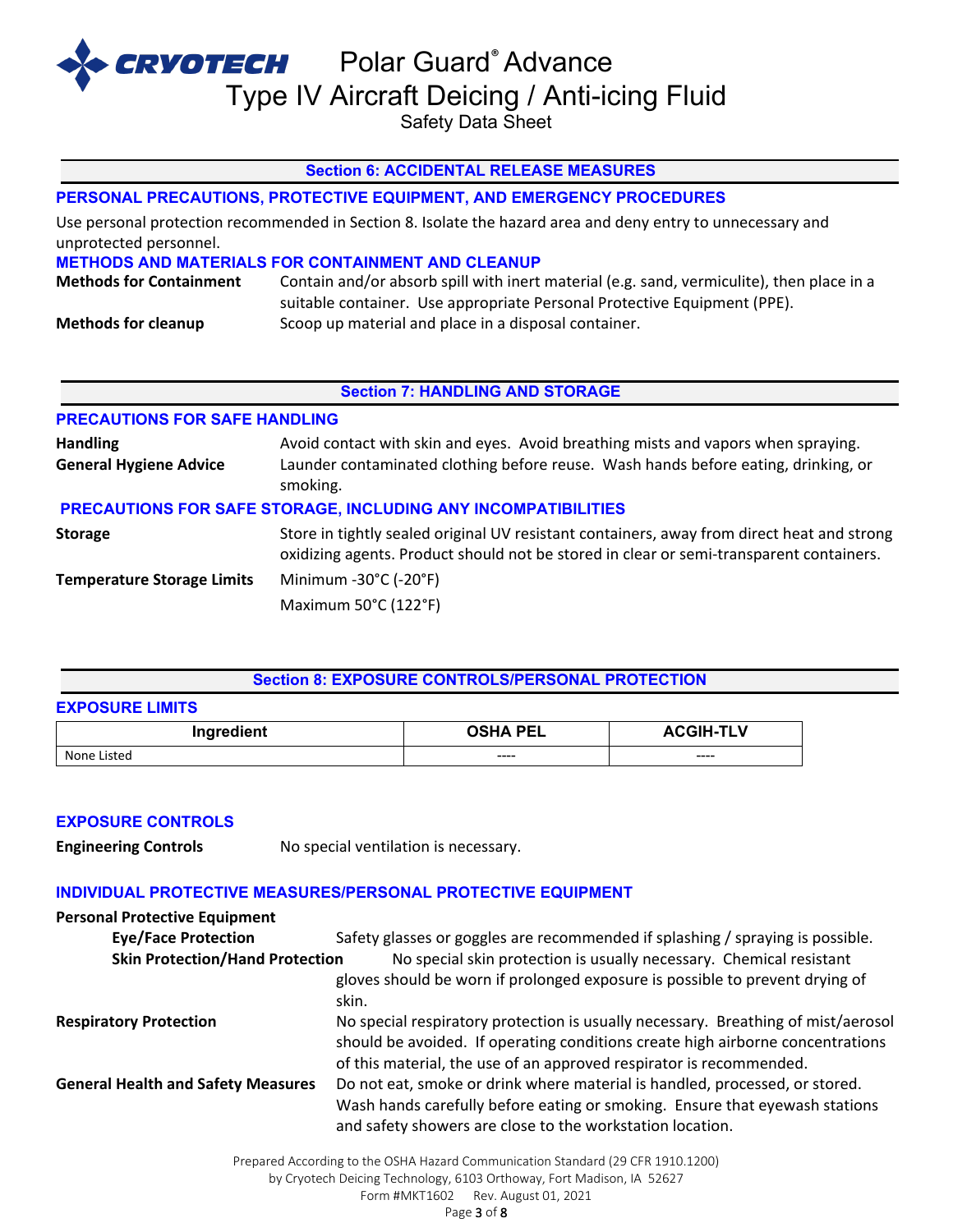CRVOTECH Polar Guard® Advance

Type IV Aircraft Deicing / Anti-icing Fluid

Safety Data Sheet

## **Section 9: PHYSICAL AND CHEMICAL PROPERTIES**

## **INFORMATION ON BASIC PHYSICAL AND CHEMICAL PROPERTIES**

| Appearance                                        | Semi-transparent, green, liquid    |
|---------------------------------------------------|------------------------------------|
| Color                                             | Green                              |
| Odor                                              | None                               |
| <b>Odor Threshold</b>                             | Not available                      |
| <b>Physical State</b>                             | Liquid                             |
| pH (20°C)                                         | $6.4 - 7.4$                        |
| <b>Melting Point / Freezing Point</b>             | $-37^{\circ}$ C ( $-34^{\circ}$ F) |
| <b>Initial Boiling Point and Boiling Range</b>    | $^{\sim}$ 105°C (220°F)            |
| <b>Flash Point</b>                                | >100°C (212°F)                     |
| <b>Evaporation Rate</b>                           | Not available                      |
| Flammability                                      | Not available                      |
| Lower Flammability/Explosive Limit                | Not available                      |
| <b>Upper Flammability / Explosive Limit</b>       | Not available                      |
| Vapor Pressure (20°C)                             | $^{\sim}$ 15mm Hg                  |
| <b>Vapor Density</b>                              | No Data Available                  |
| Relative Density/Specific Gravity (20°C)          | 1.038                              |
| <b>Solubility</b>                                 | Miscible in water                  |
| Partition coefficient: n-octanol/water            | Not available                      |
| <b>Auto-ignition Temperature</b>                  | >400°C (750°F)                     |
| <b>Decomposition Temperature</b>                  | Not available                      |
| Viscosity (20°C)(Brookfield, Spindle LV-1,0.3rpm) | $4,050 - 16,200$ cP                |
| <b>Oxidizing Properties</b>                       | Not available                      |
| <b>Explosive Properties</b>                       | Not available                      |
|                                                   |                                    |

## **Section 10: STABILITY AND REACTIVITY**

## **REACTIVITY**

No dangerous reactions known under conditions of normal use. **CHEMICAL STABILITY** Stable under normal storage conditions. **POSSIBILITY OF HAZARDOUS REACTIONS** No dangerous reaction known under conditions of normal use. **CONDITIONS TO AVOID** High temperatures, contact with incompatible materials. **INCOMPATIBLE MATERIALS** Strong Oxidizers. Strong acids.

**HAZARDOUS DECOMPOSITION PRODUCTS**

May include, and are not limited to: oxides of carbon.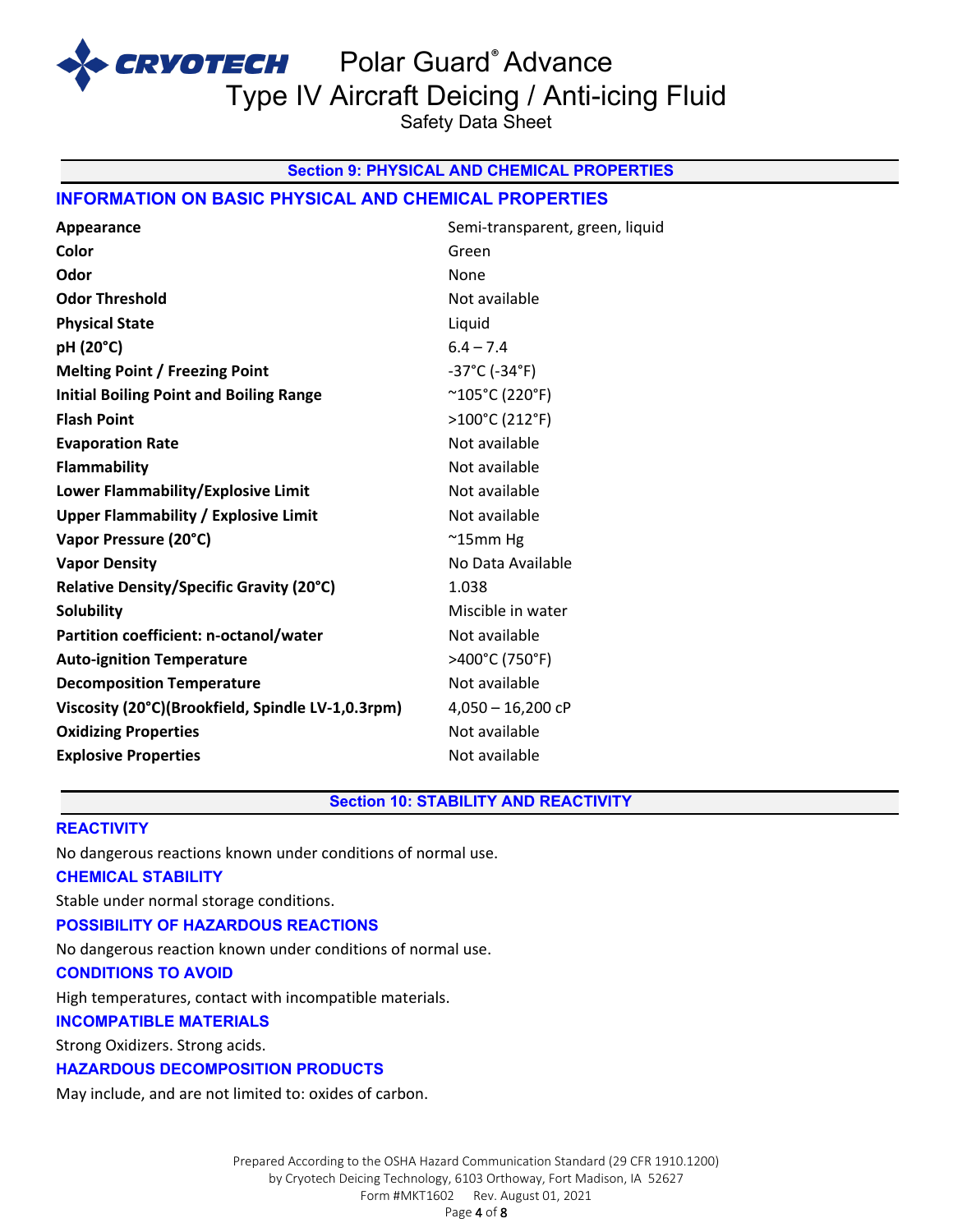**CRYOTECH** Polar Guard® Advance

Type IV Aircraft Deicing / Anti-icing Fluid

Safety Data Sheet

| <b>Section 11: TOXICOLOGICAL INFORMATION</b>                                                          |                                                                                                                                                 |  |
|-------------------------------------------------------------------------------------------------------|-------------------------------------------------------------------------------------------------------------------------------------------------|--|
| <b>INFORMATION ON TOXICOLOGICAL EFFECTS</b>                                                           |                                                                                                                                                 |  |
| <b>Likely Routes of Exposure</b>                                                                      | Skin contact, eye contact, inhalation, and ingestion.                                                                                           |  |
| Symptoms related to physical/chemical/toxicological characteristics                                   |                                                                                                                                                 |  |
| Eye                                                                                                   | May cause eye irritation. Symptoms may include discomfort or pain, excess<br>blinking, and tear production, with possible redness and swelling. |  |
| <b>Skin</b>                                                                                           | May cause skin irritation. Symptoms of prolonged contact may include redness,<br>drying and cracking of the skin.                               |  |
| Ingestion                                                                                             | Not expected to be an ingestion hazard. Ingestion of large doses may cause<br>central nervous system depression.                                |  |
| <b>Inhalation</b><br><b>Acute Toxicity</b>                                                            | Not expected to be an inhalation hazard under normal conditions of use.<br>LD50 rat-oral: $>22$ g/kg                                            |  |
| DELAYED, IMMEDIATE EFFECTS AND CHRONIC EFFECTS OF SHORT- AND LONG-TERM EXPOSURE                       |                                                                                                                                                 |  |
| <b>Skin Corrosion / Irritation</b>                                                                    | Based on available data, the classification criteria are not met.                                                                               |  |
| <b>Serious Eye Damage/Irritation</b>                                                                  | Based on available data, the classification criteria are not met.                                                                               |  |
| <b>Respiratory Sensitization</b><br>Based on available data, the classification criteria are not met. |                                                                                                                                                 |  |
| <b>Skin Sensitization</b>                                                                             | Based on available data, the classification criteria are not met.                                                                               |  |
| <b>STOT-Single Exposure</b>                                                                           | Based on available data, the classification criteria are not met.                                                                               |  |
| <b>STOT-Repeated Exposure</b>                                                                         | Based on available data, the classification criteria are not met.                                                                               |  |
| <b>Germ Cell Mutagenicity</b>                                                                         | Based on available data, the classification criteria are not met.                                                                               |  |
| Carcinogenicity                                                                                       | This product does not contain any ingredients that are considered to be<br>carcinogens by IARC, NTP or OSHA.                                    |  |
| <b>Reproductive Toxicity</b>                                                                          | Based on available data, the classification criteria are not met.                                                                               |  |
| <b>STOT-Single Exposure</b>                                                                           | Based on available data, the classification criteria are not met.                                                                               |  |
| <b>STOT-Repeated Exposure</b>                                                                         | Based on available data, the classification criteria are not met.                                                                               |  |
| <b>Aspiration Hazard</b>                                                                              | Based on available data, the classification criteria are not met.                                                                               |  |
|                                                                                                       | <b>Section 12: ECOLOGICAL INFORMATION</b>                                                                                                       |  |

## **ECOTOXICITY (AQUATIC AND TERRESTRIAL)**

| <b>Acute/Chronic Toxicity</b> | Not expected to cause long-term adverse effects in the aquatic environment. |               |
|-------------------------------|-----------------------------------------------------------------------------|---------------|
| LC50                          | Pimephales promelas 707 mg/L                                                |               |
| <b>LC50</b>                   | Daphnia magna                                                               | $>1,000$ mg/L |

## **PERSISTENCE AND DEGRADABILITY**

Readily biodegradable.

 $COD$  0.82 g O<sub>2</sub>/g deicer 5 day BOD/COD: 0.49

 $BOD<sub>5</sub> (20<sup>o</sup>C)$  0.4 g O<sub>2</sub>/g deicer

#### **BIOACCUMULATIVE POTENTIAL**

Bioaccumulation is not expected.

# **MOBILITY IN SOIL**

Not available.

#### **OTHER ADVERSE EFFECTS**

Not available.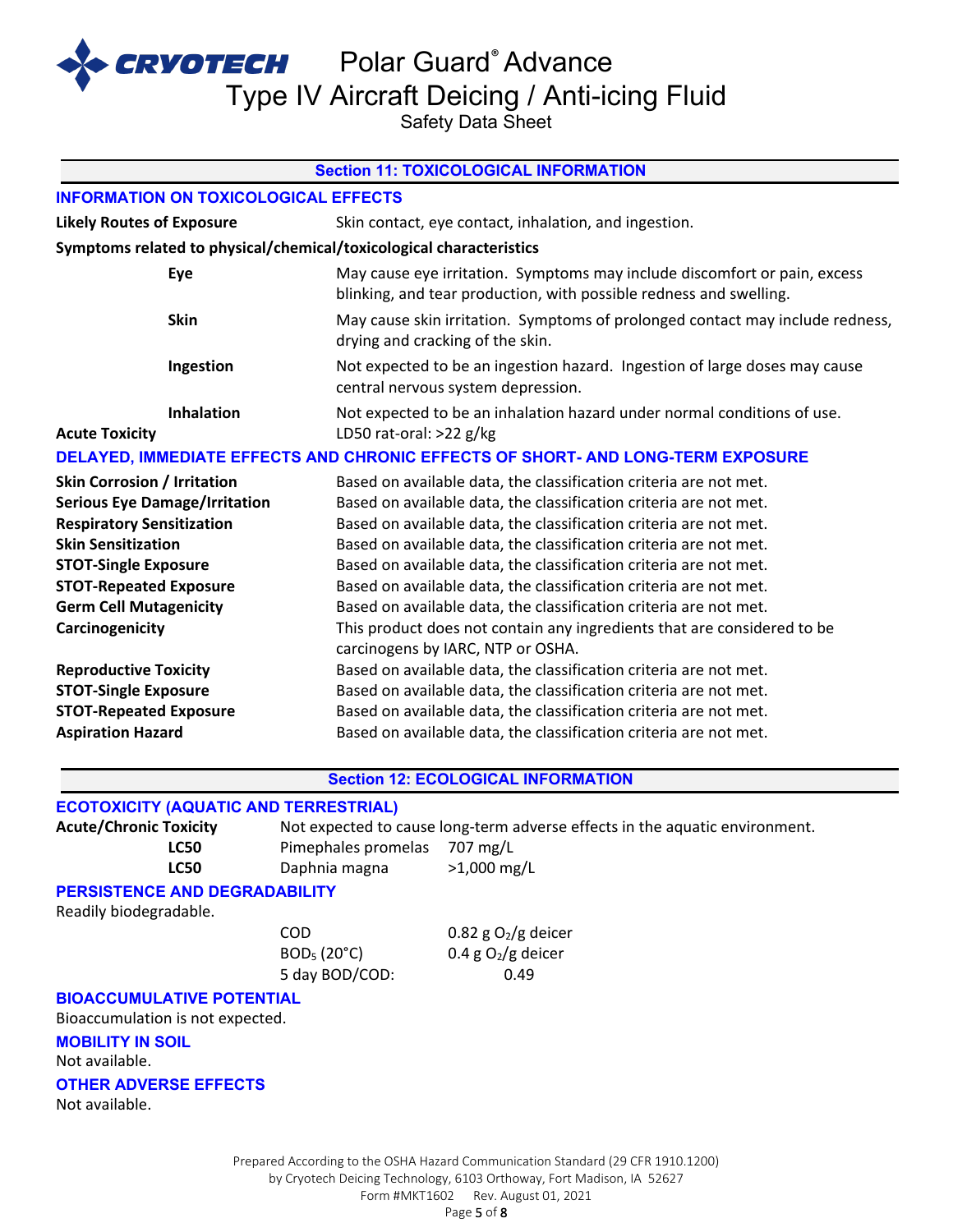Safety Data Sheet

## **Section 13: DISPOSAL CONSIDERATIONS**

# **WASTE TREATMENT AND METHODS OF DISPOSAL**

Based on available information this product is neither listed as a hazardous waste nor does it exhibit any characteristics that would cause it to be classified as a RCRA hazardous waste. If product should spill or be otherwise unsuitable for normal deicing applications, it may be absorbed onto suitable materials and disposed of in a sanitary landfill unless local, state or provincial regulations prohibit such disposal.

**Section 14: TRANSPORT INFORMATION**

## **TRANSPORT INFORMATION**

Not regulated as dangerous goods per US DOT or IATA.

**Section 15: REGULATORY INFORMATION**

## **INVENTORY LISTS**

All of the components in this product are on the following inventory lists: USA (TSCA), Canada (DSL/NDSL), Europe (EINECS).

## **TSCA SECTION 12(b)**

None of the chemicals in this product are listed under TSCA Section 12 (b).

# **CERCLA HAZARDOUS SUBSTANCES**

There is no CERCLA Reportable Quantity for this material.

# **SARA 311/312 CATEGORIES**

| <b>Physical hazards</b>                       |     | <b>Health hazards</b>                                           |    |
|-----------------------------------------------|-----|-----------------------------------------------------------------|----|
| Explosive                                     | No. | Acute toxicity (any route of exposure)                          | No |
| Flammable (gases, aerosols, liquids or solids | No. | Skin corrosion or irritation                                    | No |
| Oxidizer (liquid, solid or gas)               | No. | Serious eye damage or eye irritation                            | No |
| Self-reactive                                 | No. | Respiratory or skin sensitization                               | No |
| Pyrophoric (liquid or solid)                  | No  | Germ cell mutagenicity                                          | No |
| <b>Pyrophoric Gas</b>                         | No. | Carcinogenicity                                                 | No |
| Self-heating                                  | No. | Reproductive toxicity                                           | No |
| Corrosive to metal                            | No. | Specific target organ toxicity (single or<br>repeated exposure) | No |
| Gas under pressure (compressed gas)           | No. | Aspiration hazard                                               | No |
| In contact with water emits flammable gas     | No. | Simple Asphyxiant                                               | No |
| Combustible Dust                              | No. | Hazard Not Otherwise Classified (HNOC)                          | No |
| Hazard Not Otherwise Classified (HNOC)        | No. |                                                                 |    |
|                                               |     |                                                                 |    |

| <b>Health hazards</b>                                           |    |
|-----------------------------------------------------------------|----|
| Acute toxicity (any route of exposure)                          | No |
| Skin corrosion or irritation                                    | No |
| Serious eye damage or eye irritation                            |    |
| Respiratory or skin sensitization                               | No |
| Germ cell mutagenicity                                          | No |
| Carcinogenicity                                                 | No |
| Reproductive toxicity                                           |    |
| Specific target organ toxicity (single or<br>repeated exposure) | No |
| Aspiration hazard                                               | No |
| Simple Asphyxiant                                               | No |
| Hazard Not Otherwise Classified (HNOC)                          | No |

#### **SARA 313**

None of the components in this product are subject to reporting under SARA Section 313.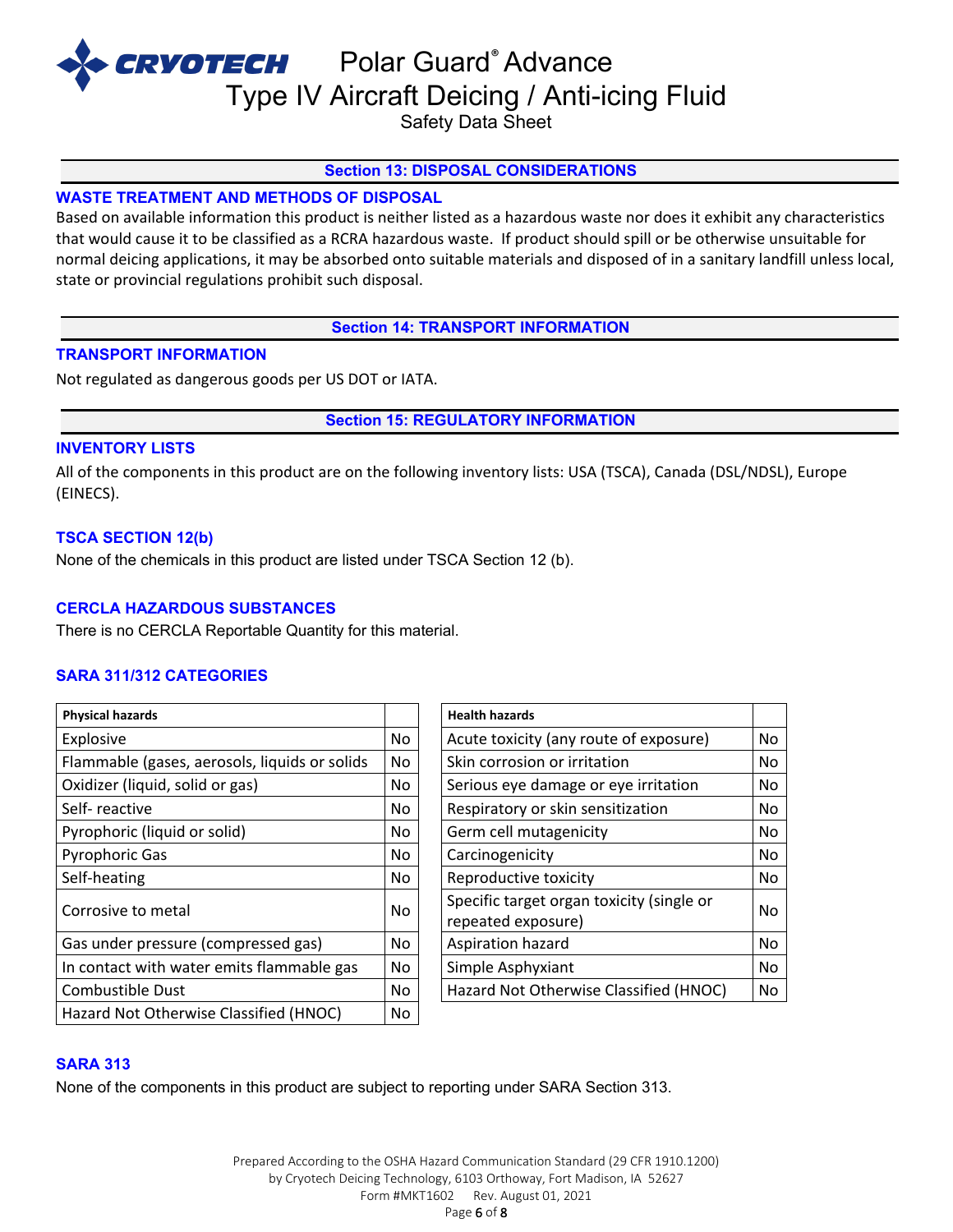

Safety Data Sheet

## **CLEAN WATER ACT**

None of the chemicals in this product are listed as Priority Pollutants under the CWA. None of the chemicals in this product are listed as Toxic Pollutants under the CWA.

#### **STATE RIGHT-TO-KNOW**

This product does not contain components at levels which are required to be reported under the statutes of the following states: MA

This product contains the following chemicals regulated by New Jersey's Worker and Community Right to Know Act:

| Component        | <b>CAS Number</b> | Amount |
|------------------|-------------------|--------|
| Propylene Glycol | $57 - 55 - 6$     | 50%    |

This product contains the following chemicals regulated by Pennsylvania Right to Know Act:

| Component        | <b>CAS Number</b> | Amount |
|------------------|-------------------|--------|
| Propylene Glycol | 57-55-6           | 50%    |

This product may contain the following materials known to the State of California (Proposition 65) to cause cancer, birth defects, or other reproductive harm:

| Component      | <b>CAS Number</b> | Amount        |
|----------------|-------------------|---------------|
| Ethylene Oxide | $75 - 21 - 8$     | $< 0.003$ ppm |

| <b>NFPA - National Fire Protection Association</b>                                                      |   |  |
|---------------------------------------------------------------------------------------------------------|---|--|
| Health:                                                                                                 | 0 |  |
| Fire:                                                                                                   |   |  |
| Reactivity:                                                                                             | Ω |  |
| Hazard Rating:<br>$0 =$ minimal, $1 =$ slight, $2 =$ moderate, $3 =$ severe, $4 =$ extreme              |   |  |
|                                                                                                         |   |  |
| HMIS - Hazardous Materials Identification System                                                        |   |  |
| Health:                                                                                                 | ŋ |  |
| Fire:                                                                                                   |   |  |
| Physical Hazard:                                                                                        | 0 |  |
| 0 = minimal, 1 = slight, 2 = moderate, 3 = severe, 4 = extreme $(* =$ chronic hazard)<br>Hazard Rating: |   |  |